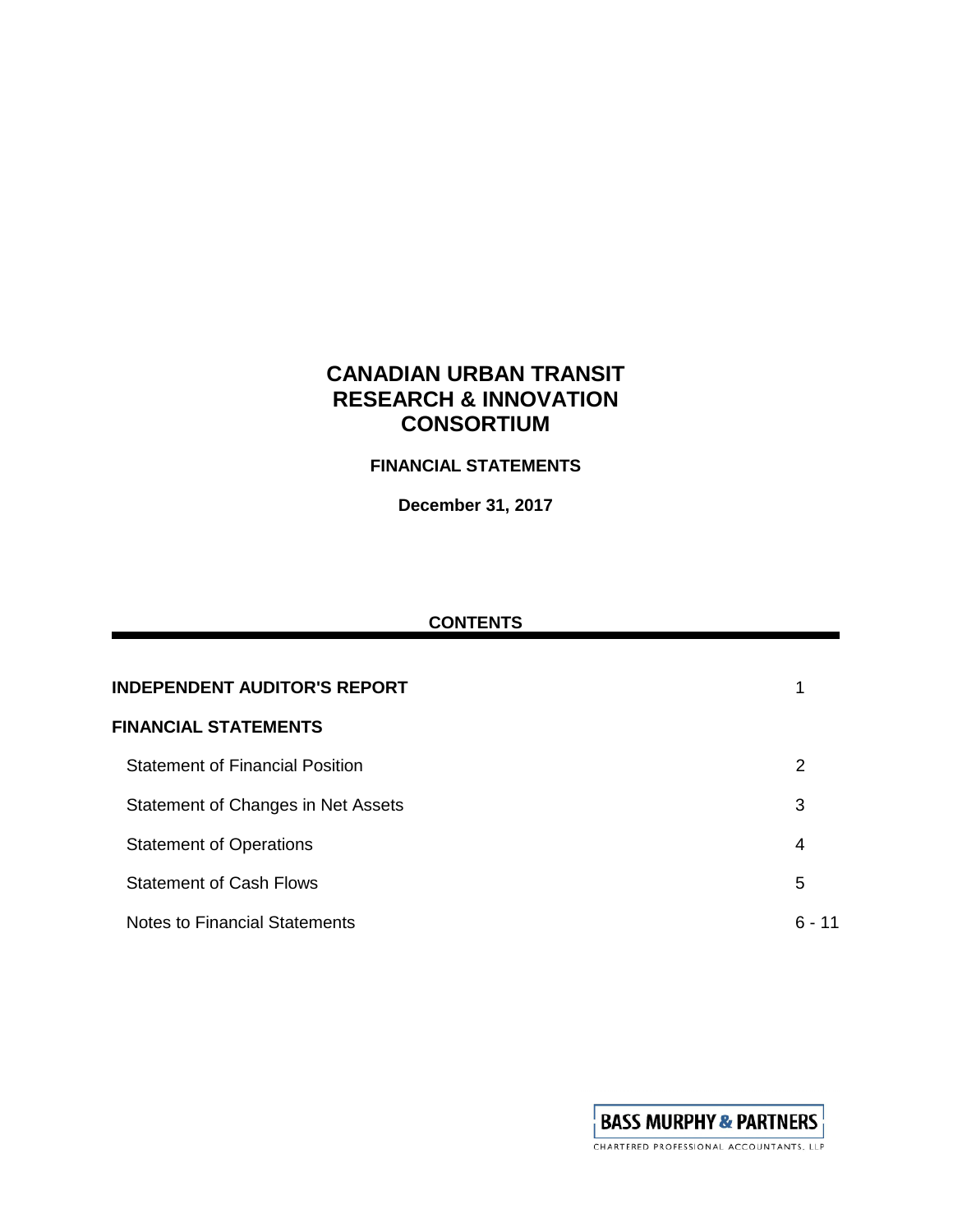

CHARTERED PROFESSIONAL ACCOUNTANTS, LLP

885 Progress Avenue, **Suite LPHI** Toronto, Ontario **MIH3G3** 

Telephone: 416-431-3030 Fax: 416-431-3340 www.bassmurphy.com

#### **INDEPENDENT AUDITOR'S REPORT**

To the Directors of Canadian Urban Transit Research & Innovation Consortium:

#### *Report on the Financial Statements*

We have audited the accompanying financial statements of the Canadian Urban Transit Research & Innovation Consortium, which comprise the statement of financial position as at December 31, 2017, and the statements of operations, changes in net assets and cash flows for the year then ended, and a summary of significant accounting policies and other explanatory information.

#### *Management's Responsibility for the Financial Statements*

Management is responsible for the preparation and fair presentation of these financial statements in accordance with Canadian accounting standards for not-for-profit organizations, and for such internal control as management determines is necessary to enable the preparation of financial statements that are free from material misstatement, whether due to fraud or error.

#### *Auditor's Responsibility*

Our responsibility is to express an opinion on these financial statements based on our audit. We conducted our audit in accordance with Canadian generally accepted auditing standards. Those standards require that we comply with ethical requirements and plan and perform the audit to obtain reasonable assurance about whether the financial statements are free from material misstatement.

An audit involves performing procedures to obtain audit evidence about the amounts and disclosures in the financial statements. The procedures selected depend on the auditor's judgment, including the assessment of the risks of material misstatement of the financial statements, whether due to fraud or error. In making those risk assessments, the auditor considers internal control relevant to the entity's preparation and fair presentation of the financial statements in order to design audit procedures that are appropriate in the circumstances, but not for the purpose of expressing an opinion on the effectiveness of the entity's internal control. An audit also includes evaluating the appropriateness of accounting policies used and the reasonableness of accounting estimates made by management, as well as evaluating the overall presentation of the financial statements.

We believe that the audit evidence we have obtained is sufficient and appropriate to provide a basis for our audit opinion.

#### *Opinion*

In our opinion, the financial statements present fairly, in all material respects, the financial position of the Canadian Urban Transit Research & Innovation Consortium as at December 31, 2017, and the results of its operations and its cash flows for the year then ended in accordance with Canadian accounting standards for not-for-profit organizations.

*Bass Murphy & Partners*

Toronto, Ontario Chartered Professional Accountants, LLP April 27, 2018 Licensed Public Accountants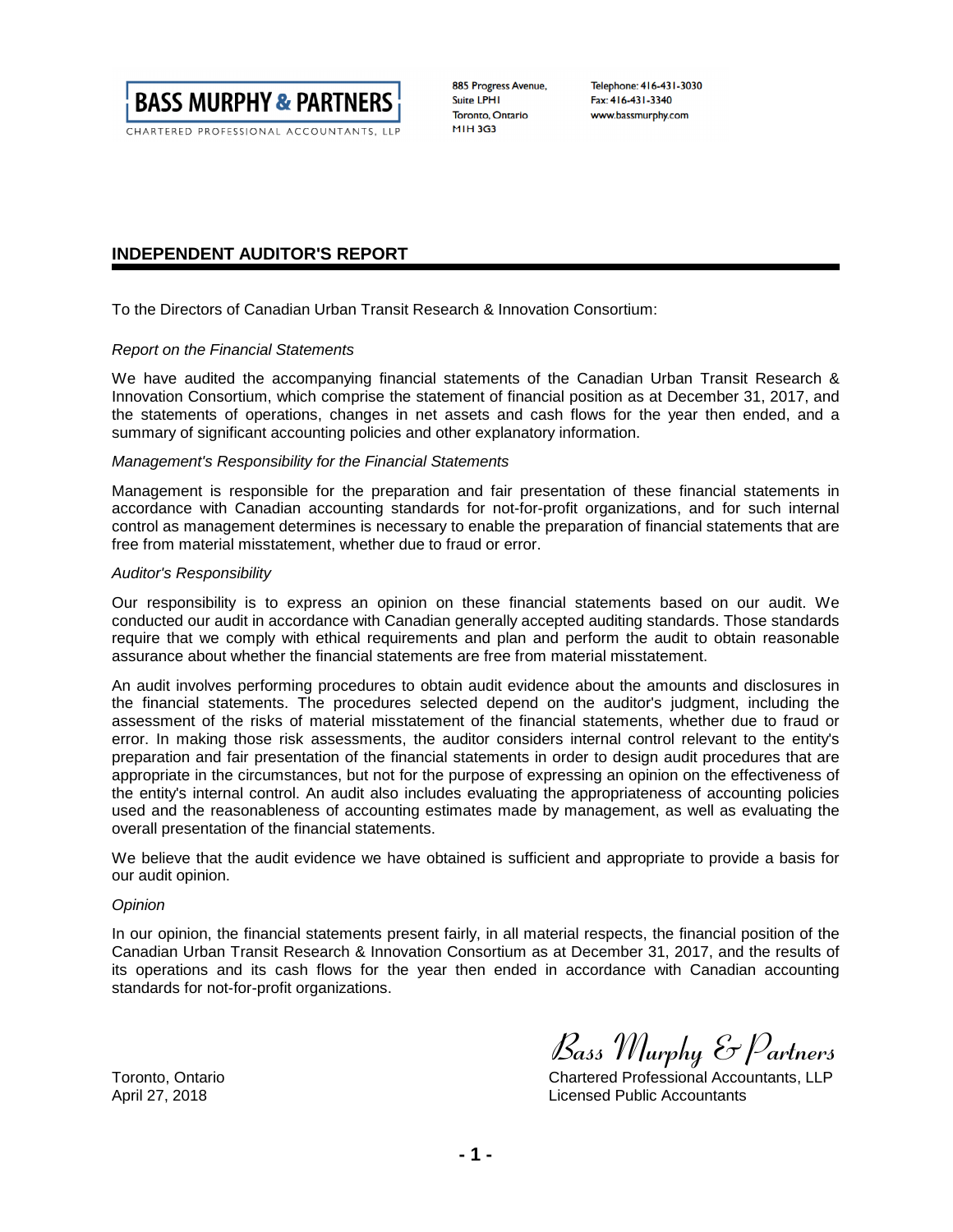## **CANADIAN URBAN TRANSIT RESEARCH & INNOVATION CONSORTIUM STATEMENT OF FINANCIAL POSITION**

as at December 31, 2017

|                                                                                                                                          |     | 2017                                        | 2016 |                                  |  |
|------------------------------------------------------------------------------------------------------------------------------------------|-----|---------------------------------------------|------|----------------------------------|--|
| <b>ASSETS</b>                                                                                                                            |     |                                             |      |                                  |  |
| <b>CURRENT ASSETS</b><br>Cash<br>Investments - restricted (Note 2)<br>Amounts receivable (Note 3)<br>Prepaid expenses                    | \$  | 147,047<br>3,220,815<br>1,542,182<br>47,588 | \$   | 142,737<br>1,633,900<br>923      |  |
| <b>CAPITAL ASSETS</b>                                                                                                                    |     | 4,957,632                                   |      | 1,777,560<br>2,088               |  |
|                                                                                                                                          | \$. | 4,957,632                                   | \$   | 1,779,648                        |  |
| <b>LIABILITIES</b><br><b>CURRENT LIABILITIES</b><br>Accounts payable and accrued liabilities<br>Deferred revenue - unrestricted (Note 7) | \$  | 96,931<br>47,500                            | \$   | 51,237<br>61,000                 |  |
| Deferred revenue - restricted (Note 8)<br><b>LOAN PAYABLE</b>                                                                            |     | 4,663,816<br>4,808,247                      |      | 1,600,000<br>1,712,237<br>35,631 |  |
|                                                                                                                                          |     | 4,808,247                                   |      | 1,747,868                        |  |
| <b>NET ASSETS</b><br>Net assets - unrestricted                                                                                           |     | 149,385                                     |      | 31,780                           |  |
|                                                                                                                                          | \$  | 4,957,632                                   | S    | 1,779,648                        |  |

APPROVED ON BEHALF OF THE BOARD OF DIRECTORS:

in Sielespie **Directd** 

Director

**BASS MURPHY & PARTNERS** 

CHARTERED PROFESSIONAL ACCOUNTANTS, LLP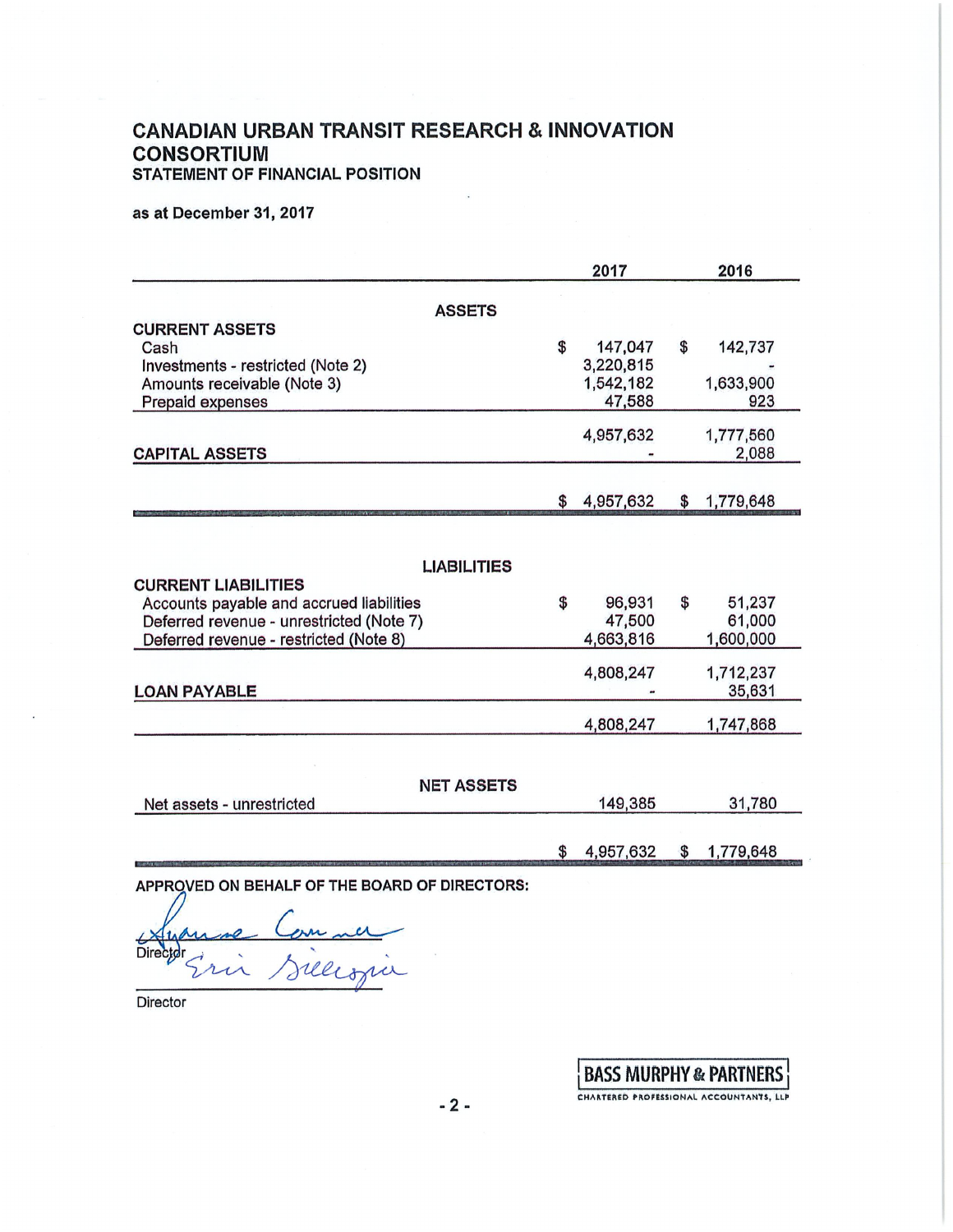## **CANADIAN URBAN TRANSIT RESEARCH & INNOVATION CONSORTIUM STATEMENT OF CHANGES IN NET ASSETS**

**for the year ended December 31, 2017**

|                                      |    | 2017       | 2016      |
|--------------------------------------|----|------------|-----------|
| NET ASSETS (DEBT), beginning of year | S. | 31,780 \$  | (58, 222) |
| Surplus of revenues over expenses    |    | 117,605    | 90,002    |
| NET ASSETS, end of year              |    | 149,385 \$ | 31,780    |

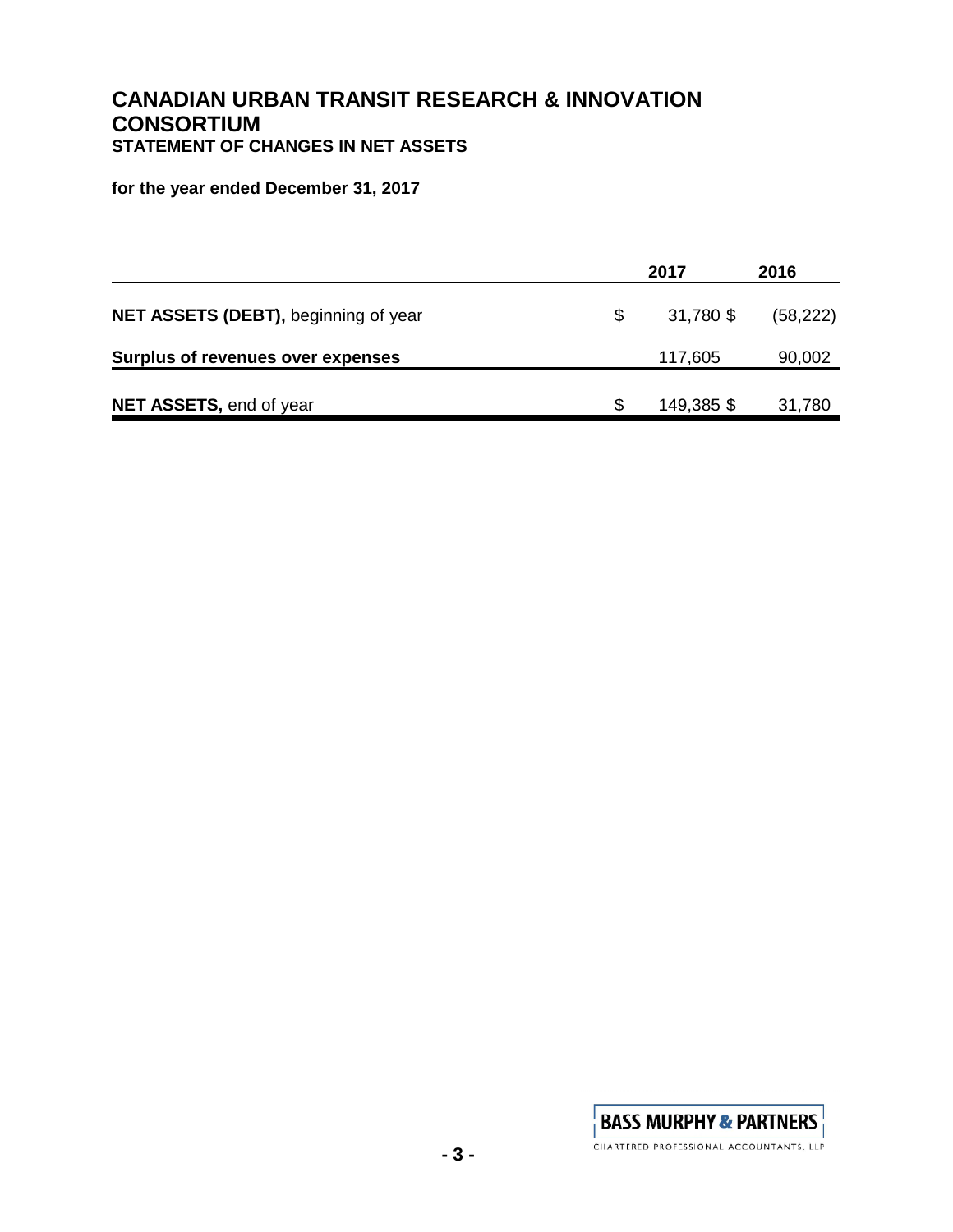## **CANADIAN URBAN TRANSIT RESEARCH & INNOVATION CONSORTIUM STATEMENT OF OPERATIONS**

## **for the year ended December 31, 2017**

|                                   | 2017          | 2016          |
|-----------------------------------|---------------|---------------|
| <b>REVENUES</b>                   |               |               |
| Membership fees (Note 7)          | \$<br>492,833 | \$<br>289,500 |
| Government funding (Notes 4 & 8)  | 377,636       | 137,735       |
| Sponsorship                       | 18,590        | 1,000         |
| Fee-for-service                   | 10,269        | 8,400         |
| Forum registration fees           |               | 13,253        |
|                                   | 899,328       | 449,888       |
|                                   |               |               |
| <b>EXPENSES</b>                   |               |               |
| Staffing costs                    | 522,047       | 227,249       |
| Travel                            | 91,714        | 50,001        |
| Office and general                | 62,997        | 12,484        |
| <b>Consulting fees</b>            | 33,973        | 29,345        |
| Meetings and events               | 32,627        | 21,958        |
| <b>Professional fees</b>          | 20,050        | 3,950         |
| Project development               | 11,725        | 2,100         |
| Insurance                         | 2,183         | 1,562         |
| Amortization of capital assets    | 2,088         | 1,044         |
| Advertising and promotion         | 1,650         | 9,914         |
| Interest and bank charges         | 669           | 279           |
|                                   | 781,723       | 359,886       |
|                                   |               |               |
| SURPLUS OF REVENUES OVER EXPENSES | \$<br>117,605 | \$<br>90,002  |

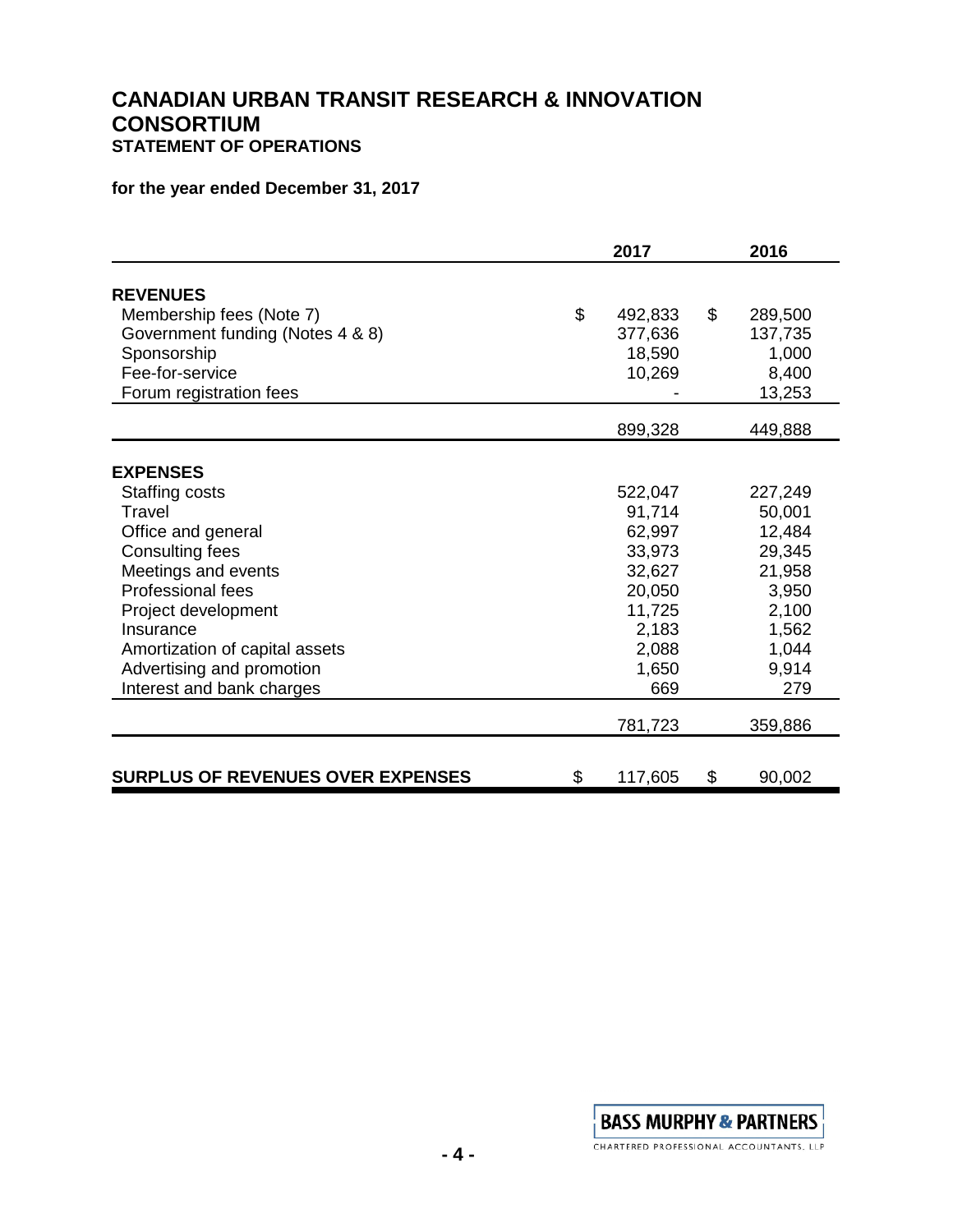## **CANADIAN URBAN TRANSIT RESEARCH & INNOVATION CONSORTIUM STATEMENT OF CASH FLOWS**

**for the year ended December 31, 2017**

|                                                                                                                                                                                                      | 2017                                                   | 2016                                                  |
|------------------------------------------------------------------------------------------------------------------------------------------------------------------------------------------------------|--------------------------------------------------------|-------------------------------------------------------|
| <b>CASH FLOW FROM (USED IN) OPERATING ACTIVITIES</b><br>Surplus of revenues over expenses<br>Adjustment for items not affecting current cash flow:<br>Amortization of capital assets                 | \$<br>117,605<br>2,088                                 | \$<br>90,002<br>1,044                                 |
|                                                                                                                                                                                                      | 119,693                                                | 91,046                                                |
| Changes in non-cash working capital items:<br>Amounts receivable<br>Prepaid expenses<br>Accounts payable and accrued liabilities<br>Deferred revenue - unrestricted<br>Deferred revenue - restricted | 91,718<br>(46, 665)<br>45,694<br>(13,500)<br>3,063,816 | (1,619,775)<br>(923)<br>45,663<br>61,000<br>1,600,000 |
|                                                                                                                                                                                                      | 3,260,756                                              | 177,011                                               |
| <b>CASH FLOW USED IN INVESTING ACTIVITIES</b><br>Purchase of capital assets<br>Purchase of investments                                                                                               | (3,220,815)                                            | (3, 132)                                              |
|                                                                                                                                                                                                      | (3,220,815)                                            | (3, 132)                                              |
| <b>CASH FLOW USED IN FINANCING ACTIVITIES</b><br>Repayments of loan payable                                                                                                                          | (35, 631)                                              | (31, 142)                                             |
| <b>INCREASE IN CASH DURING THE YEAR</b><br><b>CASH, beginning of year</b>                                                                                                                            | 4,310<br>142,737                                       | 142,737                                               |
| <b>CASH, end of year</b>                                                                                                                                                                             | \$<br>147,047                                          | \$<br>142,737                                         |

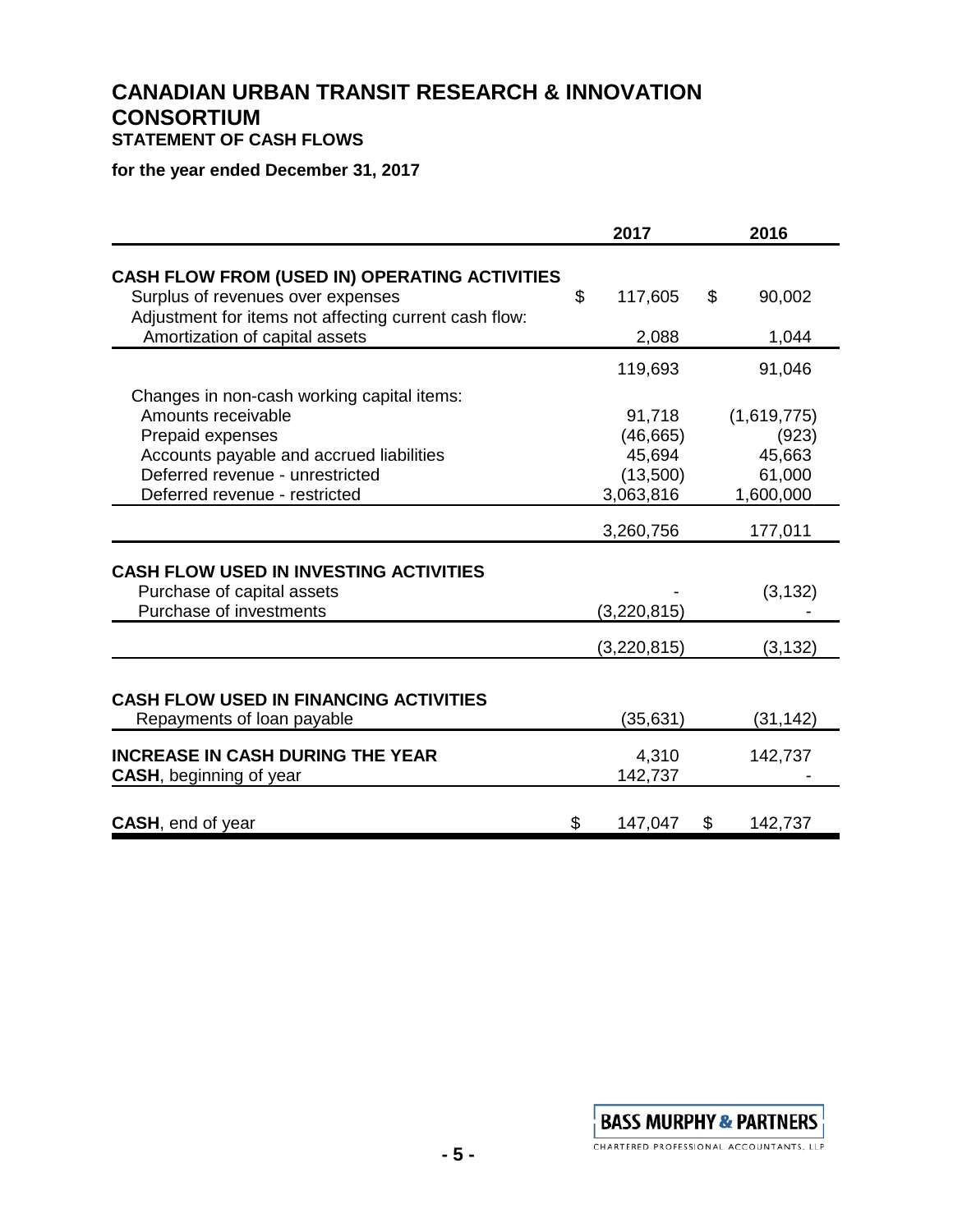**December 31, 2017**

The Canadian Urban Transit Research and Innovation Consortium ("CUTRIC") is a not-forprofit consortium, incorporated on September 16, 2014 without share capital, under the Canada Not-for-Profit Corporations Act ("NFP Act"). CUTRIC is exempt from income taxes under section 149(1)(l) of the Income Tax Act (Canada).

CUTRIC's vision is to make Canada a global leader in transportation-related research. CUTRIC's mission is to support research, development and innovation through industryacademic collaborations that bring advanced thinking, design, and manufacturing to Canada's transit and transportation networks.

### **1. SUMMARY OF SIGNIFICANT ACCOUNTING POLICIES**

These financial statements have been prepared in accordance with Canadian accounting standards for not-for-profit organizations and are in accordance with Canadian generally accepted accounting principles.

#### *Revenue Recognition*

The consortium follows the deferral method to account for its revenues. Restricted revenue is recognized in the year in which the related expenses are incurred. Unrestricted revenue is recognized when received or receivable if the amount to be received can be reasonably estimated and collection is reasonably assured.

Annual membership fees are recognized as revenue when invoiced except for membership fees received in advance of the year of membership. These fees are deferred to the following year.

Government funding is recognized as revenue when services stipulated by contracts have been provided and specified expenses have been incurred.

Fee-for-service revenues are recognized when the service has been provided to the customer.

Sponsorship revenues are recognized when the amount to be received can be reasonably estimated and collection is reasonably assured.

Interest income on investments is restricted to be used according to the Ministry of Economic Development and Growth contract. Accordingly, the interest on investments are accrued as earned at year end, but any amounts not utilized are deferred.

Forum registration fees are recognized at the time the forum takes place.

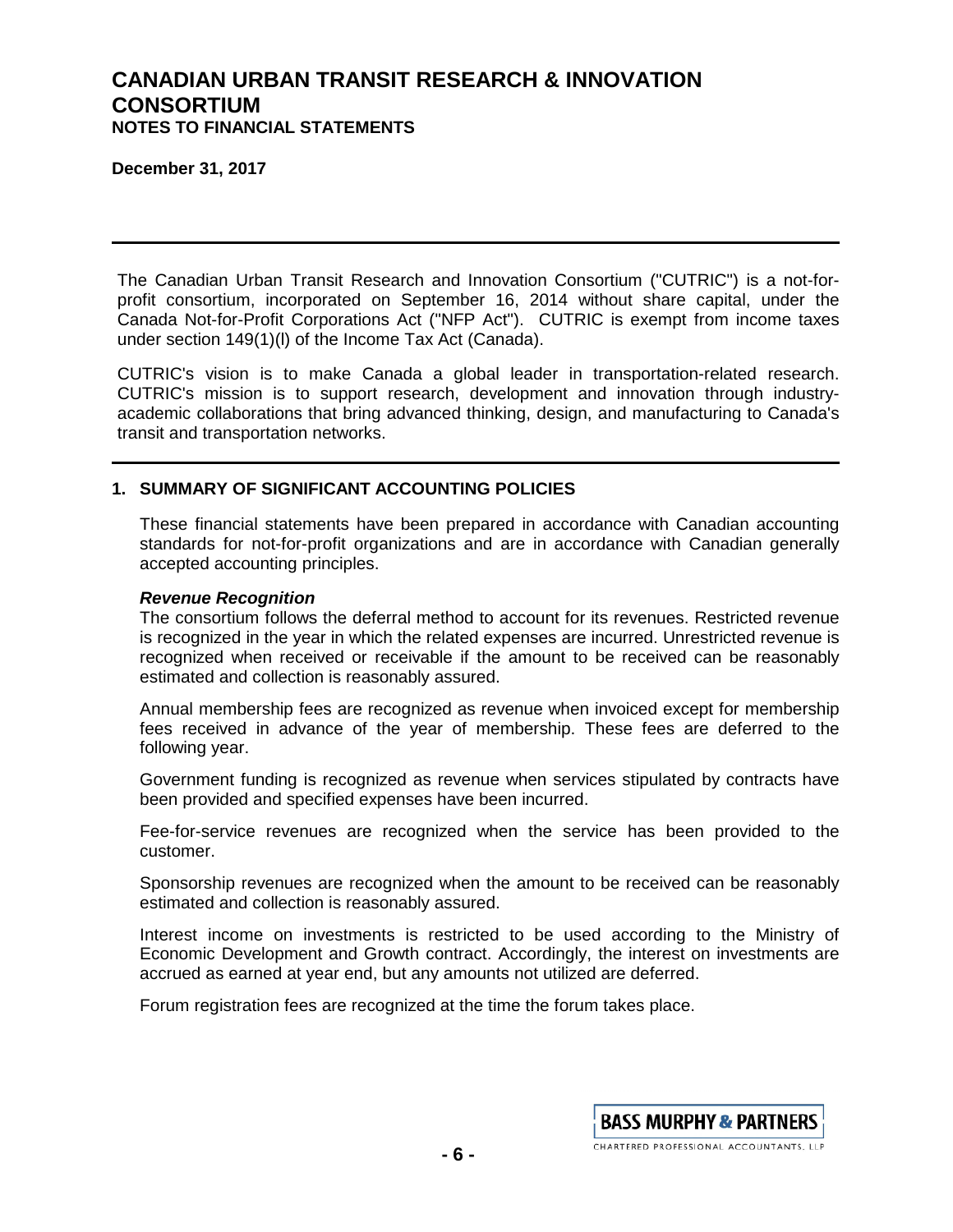**December 31, 2017**

### **1. SUMMARY OF SIGNIFICANT ACCOUNTING POLICIES (continued)**

#### *Donated Services*

The work of the consortium is dependent on the services of many volunteers. Since these services are not normally purchased by the consortium and because of the difficulty of determining their fair value, donated services are not recognized in these financial statements.

#### *Investments*

The consortium invests in guaranteed investment certificates (GICs), which are fully liquid and yield investment income at market rates. Interest income is accrued and is reinvested as it is earned.

#### *Impairment of Long-Lived Assets*

The consortium reviews long-lived assets for impairment if events or changes in circumstances indicate that the carrying value may not be recoverable. Recoverability is measured by a comparison of the carrying amount of an asset to future undiscounted net cash flows expected to be generated by the asset.

#### *Financial Instruments*

The consortium initially measures its financial assets and liabilities at fair value. The consortium subsequently measures all of its financial assets and financial liabilities at amortized cost except investments, which are measured at fair market value.

Financial assets measured at amortized cost include cash and amounts receivable.

Financial liabilities measured at amortized cost include accounts payable and accrued liabilities.

#### *Cash*

Cash consists of cash held on deposit with a Canadian chartered bank.

### *Use of Estimates*

The preparation of financial statements in conformity with Canadian accounting standards for not-for-profit organizations requires management to make estimates and assumptions that affect the reported amounts of assets and liabilities and disclosure of contingent assets and liabilities at the dates of the financial statements and the reported amounts of revenues and expenses during the reporting period. Significant areas requiring the use of significant judgment include accrued liabilities and deferred revenue. Actual results could differ from these estimates. These estimates are reviewed periodically, and as adjustments become necessary, they are reported in earnings in the period in which they become known.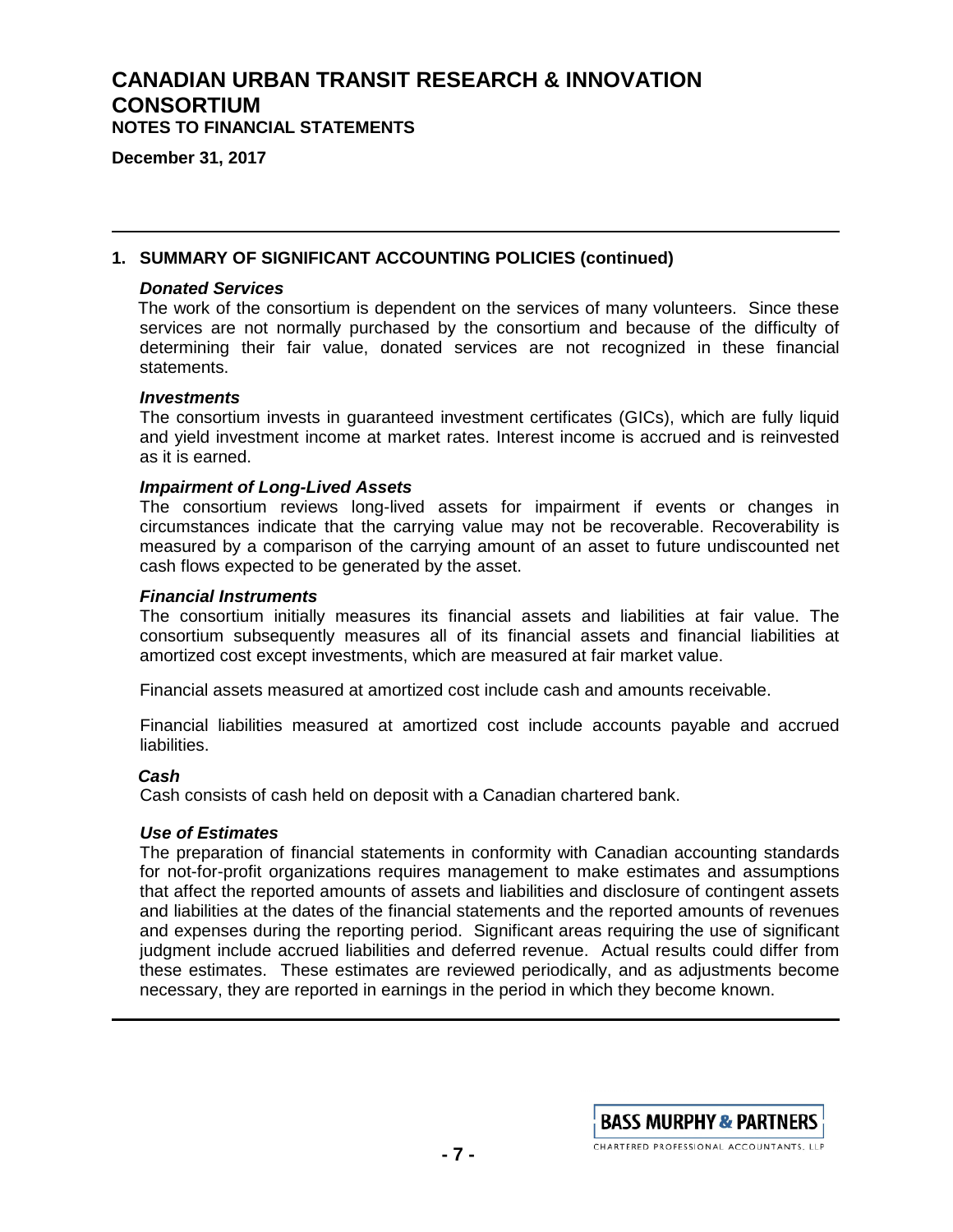**December 31, 2017**

### **2. INVESTMENTS - RESTRICTED**

The consortium's investments consist of two GICs which are due to mature on January 31, 2018 and August 21, 2018. They bear interest at 0.45% and 0.85% per annum, respectively. These funds are restricted for administering the Ministry of Economic Development and Growth research program described in Note 8.

### **3. AMOUNTS RECEIVABLE**

|    |                                                                                                            | 2017                               | 2016      |
|----|------------------------------------------------------------------------------------------------------------|------------------------------------|-----------|
|    | Unrestricted:<br>Membership fees receivable<br>Wage subsidy receivable<br><b>GST/HST</b> rebate receivable | \$<br>71,408 \$<br>12,500<br>8,274 | 33,900    |
|    | Restricted:<br>Government Funding receivable - Ministry of                                                 | 92,182                             | 33,900    |
|    | Economic Development and Growth (Note 8)                                                                   | 1,450,000                          | 1,600,000 |
|    |                                                                                                            | <u>1,542,182 \$</u>                | 1,633,900 |
| 4. | <b>GOVERNMENT FUNDING</b>                                                                                  |                                    |           |
|    |                                                                                                            | 2017                               | 2016      |
|    | (i)<br>Ministry of Economic Development, Employment<br><b>Employment and Infrastructure</b>                | \$<br>30,000 \$                    | 80,000    |
|    | Ministry of Economic Development and Growth<br>(ii)                                                        | 347,636                            |           |

- (iii) Natural Resources Canada 42,369
- (iv) Other 15,366
- (i) During the year, the consortium received \$30,000 (2016 \$80,000) from the Ministry of Economic Development, Employment and Infrastructure. In exchange, the consortium provided four workshops for industry and academic stakeholders with the objective of identifying, designing, and launching research and development projects in automotive technologies, as well as provide a final report summarizing the outcomes of the workshops.



\$ 377,636 \$ 137,735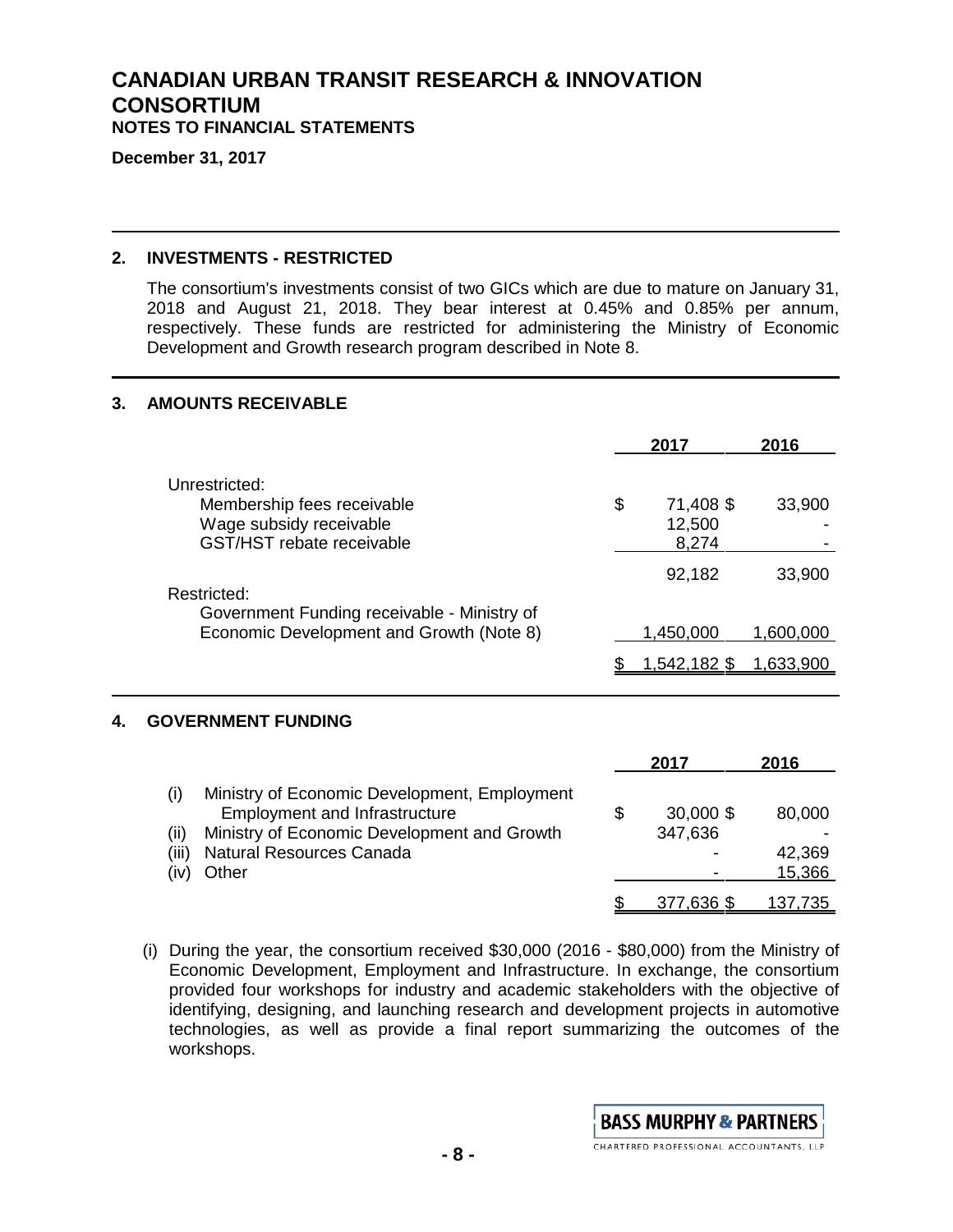**December 31, 2017**

### **4. GOVERNMENT FUNDING (continued)**

(ii) During the year, the consortium recognized \$347,636 (2016 - \$Nil) of revenues to administer a research funding program on behalf of the Ministry of Economic Development and Growth. Refer to Note 8 for additional details.

#### **5. FINANCIAL INSTRUMENTS**

The consortium is exposed to various risks through its financial instruments. The following analysis provides a measure of the consortium's risk exposure and concentrations at the financial statement date.

#### *Liquidity risk*

Liquidity risk is the risk that the consortium will encounter difficulty in meeting obligations associated with its financial liabilities. The consortium is exposed to liquidity risk arising from its financial liabilities. The consortium's ability to meet obligations depends on the receipt of funds from its operations.

#### *Credit risk*

Credit risk is the risk that the fair value or future cash flows of a financial instrument will cause a financial loss for the other party by failing to discharge an obligation. The consortium is exposed to credit risk arising from its amounts receivable. The consortium's ability to collect the amounts depends on the receipt of funds from its members, government agencies, and customers.

#### *Interest rate risk*

Interest rate risk is the risk that the fair value or future cash flows of a financial instrument will fluctuate because of changes in market interest rates. The short-term interest bearing instruments held by the consortium have a limited exposure to interest rate risk due to their short-term maturity.

The only change to the risk exposures from 2016 is the addition of interest rate risk.

It is management's opinion that the consortium is not exposed to significant cash flow, market, or other price risks arising from its financial instruments.

### **6. COMMITMENT**

The consortium is committed to lease payments of \$18,000 in 2018 for the use of its office space. The lease is set to expire October 31, 2018, and is renewed on a monthly basis thereafter.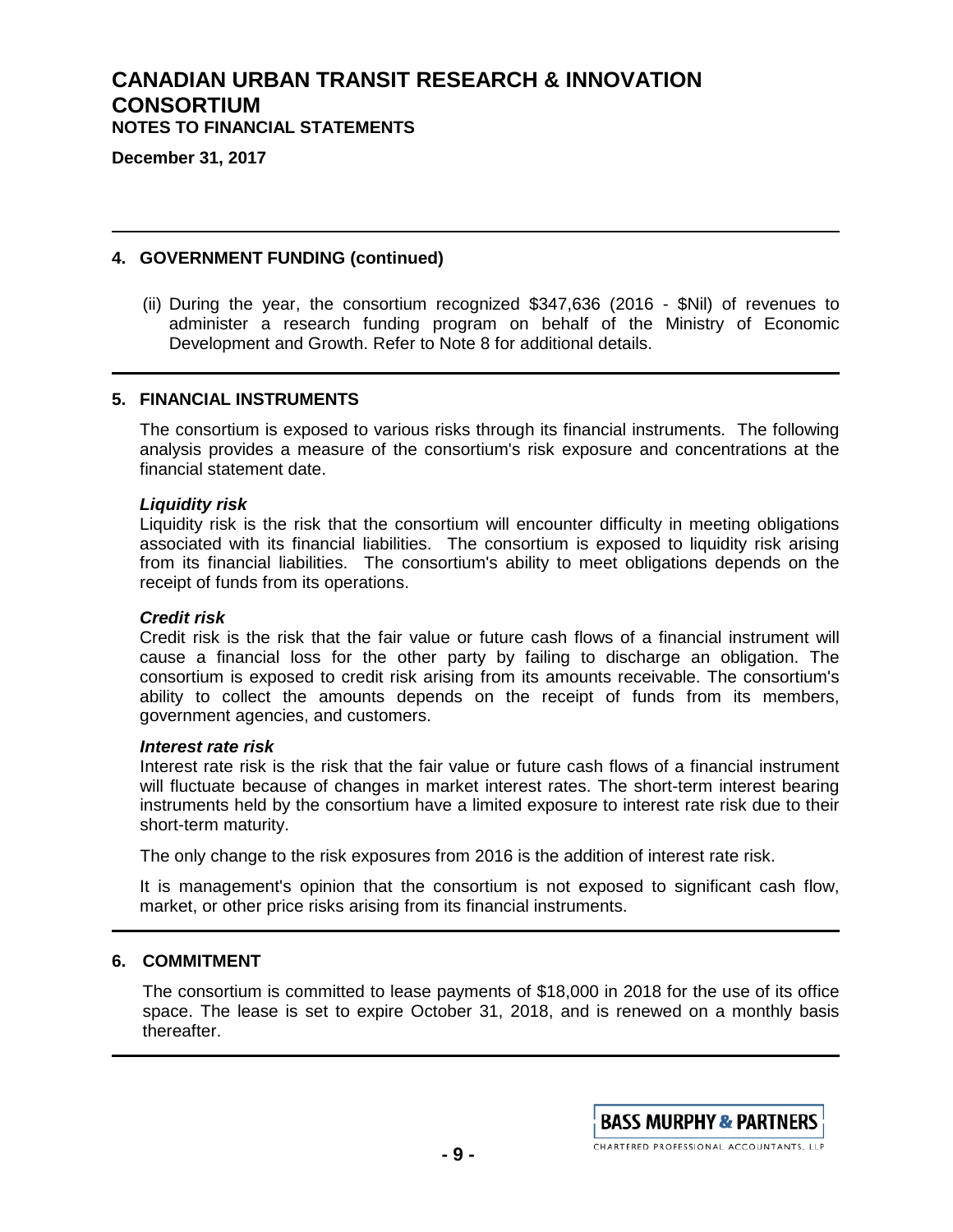**December 31, 2017**

### **7. DEFERRED REVENUE - UNRESTRICTED**

Unrestricted deferred revenue includes future membership dues received or receivable as at December 31, 2017. Unrestricted deferred revenue consists of the following:

|                                                                                                                                 | 2017                               | 2016                  |
|---------------------------------------------------------------------------------------------------------------------------------|------------------------------------|-----------------------|
| Opening deferred revenue - unrestricted<br>Add: Membership fees received<br>Less: Membership fees recognized as revenue in year | 61,000 \$<br>479,333<br>(492, 833) | 350,500<br>(289, 500) |
| Ending deferred revenue - unrestricted                                                                                          | 47,500 \$                          | 61,000                |

### **8. DEFERRED REVENUE - RESTRICTED**

Restricted deferred revenue includes funding received or receivable for programs which were not complete as at December 31, 2017. Restricted deferred revenue consists of the following:

|                                                                                                                                                                                                             | 2017                                              | 2016                    |
|-------------------------------------------------------------------------------------------------------------------------------------------------------------------------------------------------------------|---------------------------------------------------|-------------------------|
| Opening deferred revenue - restricted<br>Add: Government funding received<br>Interest income earned on government funds<br>Less: Government funding recognized as revenue in year                           | 1,600,000 \$<br>3,430,000<br>11,452<br>(377, 636) | 1,737,735<br>(137, 735) |
| Ending deferred revenue - restricted                                                                                                                                                                        | 4,663,816 \$                                      | 1,600,000               |
| The balance consists of:                                                                                                                                                                                    | 2017                                              | 2016                    |
| Government funding - restricted<br>Project funding for distribution to third parties<br>(۱)<br>(ii) Administrative funding for consortium cost recovery<br>(iii) Interest income earned on government funds | 4,575,000<br>77,364<br>11,452<br>4,663,816 \$     | 1,600,000<br>1,600,000  |